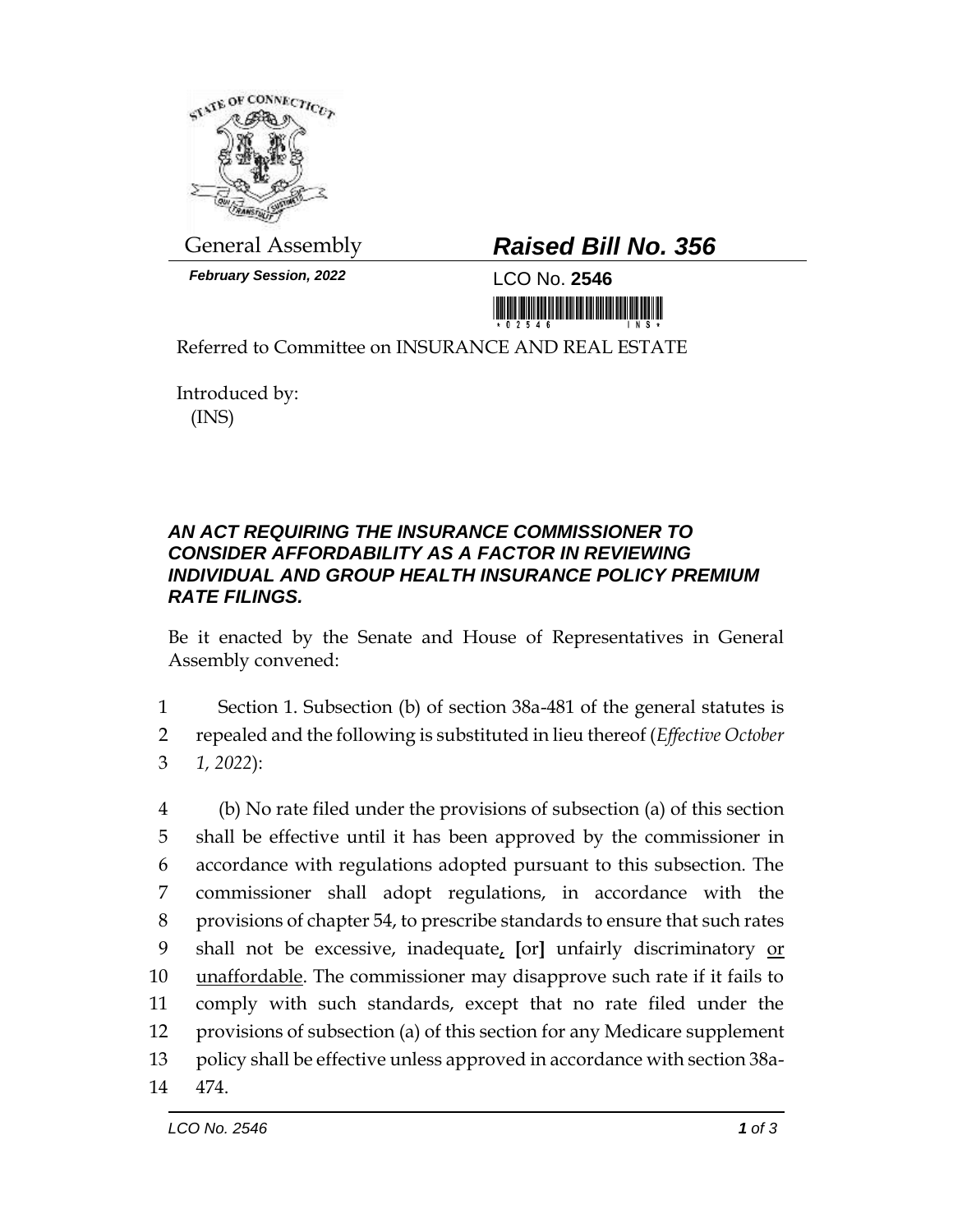Sec. 2. Subsection (a) of section 38a-513 of the general statutes is repealed and the following is substituted in lieu thereof (*Effective October 1, 2022*):

 (a) (1) No group health insurance policy, as defined by the commissioner, or certificate shall be delivered or issued for delivery in this state unless a copy of the form for such policy or certificate has been submitted to and approved by the commissioner under the regulations adopted pursuant to this section. The commissioner shall adopt regulations, in accordance with the provisions of chapter 54, concerning the provisions, submission and approval of such policies and certificates and establishing a procedure for reviewing such policies and certificates. The commissioner shall disapprove the use of such form at any time if it does not comply with the requirements of law, or if it contains a provision or provisions that are unfair or deceptive or that encourage misrepresentation of the policy. The commissioner shall notify, in writing, the insurer that has filed any such form of the commissioner's disapproval, specifying the reasons for disapproval, and ordering that no such insurer shall deliver or issue for delivery to any person in this state a policy on or containing such form. The provisions of section 38a-19 shall apply to such order.

 (2) No group health insurance policy or certificate for a small employer, as defined in section 38a-564, shall be delivered or issued for delivery in this state unless the premium rates have been submitted to and approved by the commissioner and are, in the opinion of the commissioner, affordable. Premium rate filings shall include the information and data required under section 38a-479qqq if the policy is subject to said section, and an actuarial memorandum that includes, but is not limited to, pricing assumptions and claims experience, and premium rates and loss ratios from the inception of the policy. Each premium rate filed on or after January 1, 2021, shall, if the insurer intends to account for rebates, as defined in section 38a-479ooo in the manner specified in section 38a-479rrr, account for such rebates in such manner, if the policy is subject to section 38a-479rrr. As used in this subdivision, "loss ratio" means the ratio of incurred claims to earned